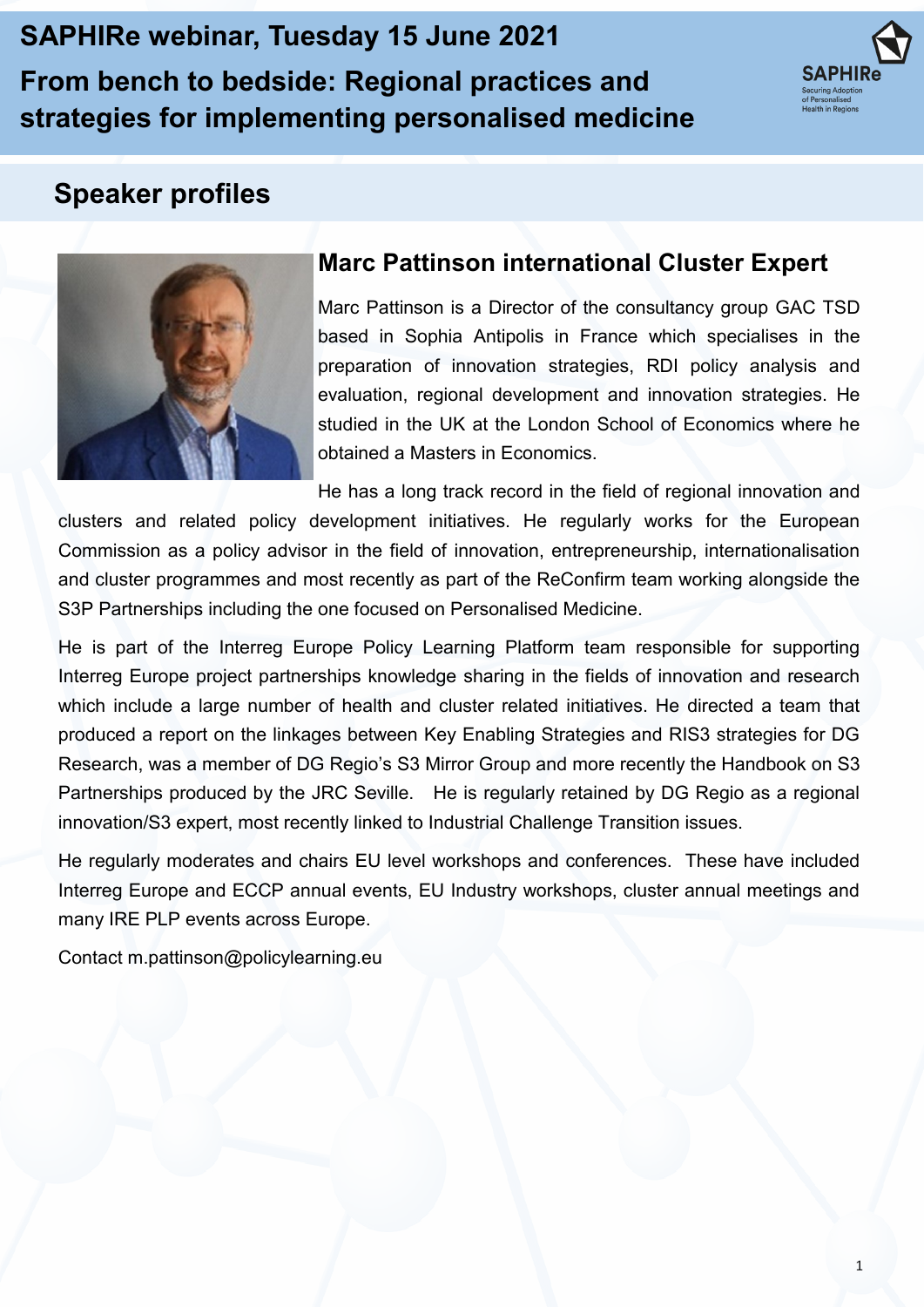# **Richard Rosenquist Brandell**



#### Genomic Medicine Sweden

Richard Rosenquist Brandell is Professor of Clinical Genetics at Karolinska Institutet, and Senior Physician at Karolinska University Hospital. He is Director of Genomic Medicine Sweden, a national infrastructure for implementation of precision medicine. Focusing on hematological malignancies and utilizing high-throughput sequencing technologies, his team has identified novel prognostic and predictive biomarkers that have significantly improved patient risk-stratification and clinical decision-making. Rosenquist Brandell is a member of the Nobel

Assembly at Karolinska Institutet.



### **Stefan Philipp**

RRI in regional healthcare: The CHERRIES approach

Stefan Philipp is researcher at the Centre for Social Innovation (ZSI), Vienna. He currently coordinates the H2020 project CHERRIES. Further, he is involved in projects with a focus on mission and problem -oriented innovation policy, regional development incl. smart specialisation, Living Lab methodology, scientometric studies, studies

on social innovation as well as evaluation of RTI-policies.



### **Valérie Daussin**

#### BIC consortium

Team Leader Business Development and Project Leader BIC consortium, Aalborg University Hospital. I have 20 years of experience within innovation, patenting and technology transfer. With a background as legal adviser in Intellectual Property Rights, I assist researchers from the hospital from discovery to the industrial phase. The support includes patenting, fundraising as

well as business development and negotiation with the partners.

For the last 4 years, I have been project leader for the BIC consortium. BIC is an interreg program in the Baltic Sea Region that develops support tools for researchers, technology transfer offices and SMEs for a better and more successful commercialisation of biomarkers inventions.